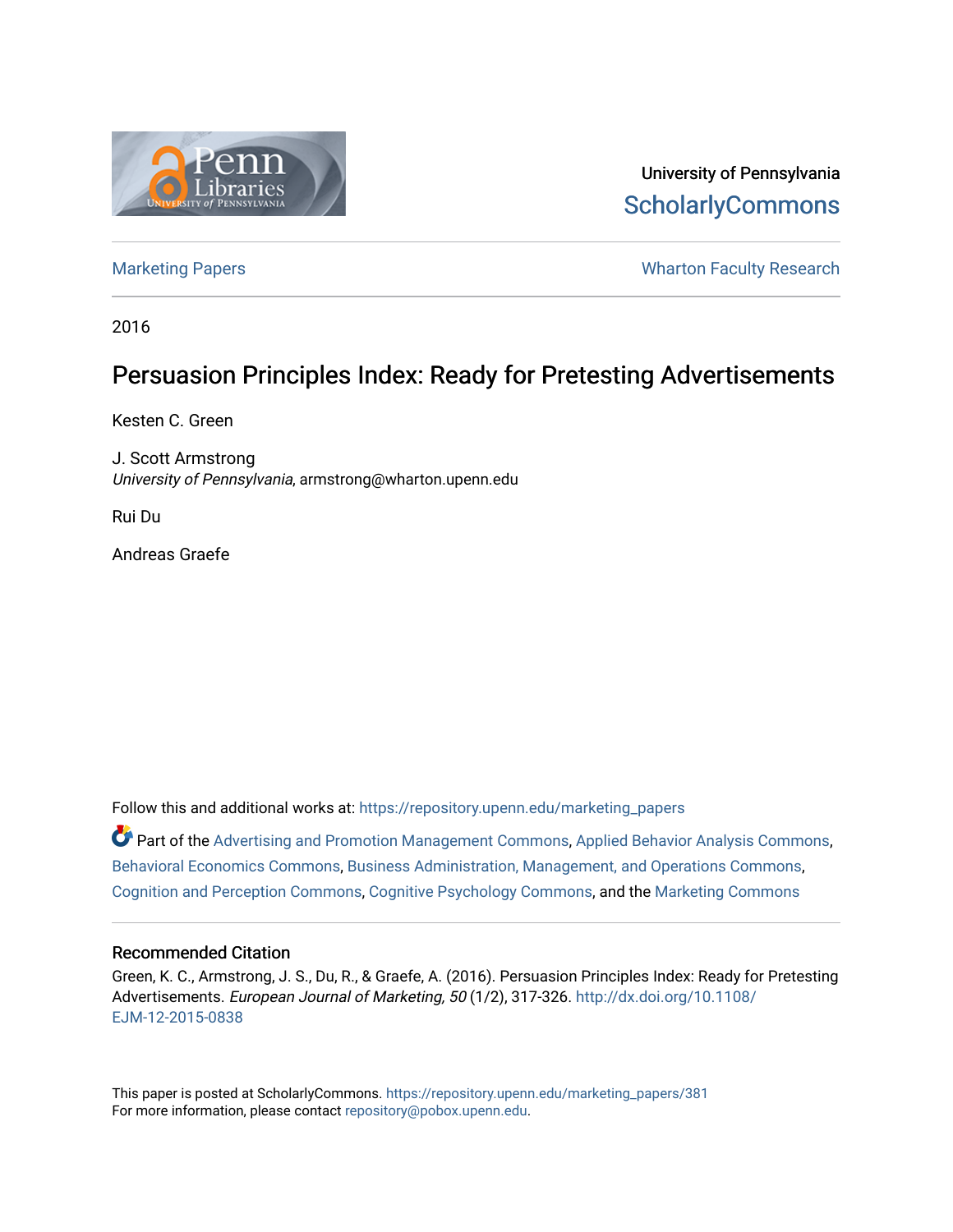## Persuasion Principles Index: Ready for Pretesting Advertisements

## **Abstract**

Purpose: This paper aims to respond to issues posed in the four commentaries on Armstrong, Dy, Green and Graefe (this issue) regarding the immediate usefulness of that paper's test of advertisements' compliance with persuasion principles, and regarding the need for further research.

Approach: Address commentators' concerns using logic, prior research findings, and further analyses of the data.

Findings: The superiority of the index method remains when a simple, theory-based, alternative weightingscheme is used in the index model. Combinations of three unaided experts' forecasts were more accurate than the individual forecasts, but the gain was only one-third of the gain achieved by using the Persuasion Principles Index (PPI).

Research implications: Replications and extensions using behavioral data and alternative implementations of the index method would help to better assess the effects of judging conformity with principles as a means of predicting relative advertising effectiveness.

Practical implications: Advertisers can expect more accurate pretest results if they combine the predictions of three experts or, even better, if they use tests of compliance with persuasion principles, such as the PPI. The PPI software is copyrighted, but it is available and is free to use.

Originality/value: New analysis and findings provide further support for the claim that advertisers who use the PPI approach proposed by Armstrong, Du, Green and Graefe (this issue) to choose among alternative advertisements will be more profitable than those who do not.

## Keywords

profitability, creativity, advertising effectiveness, combining forecasts, index method, variable weighing

## **Disciplines**

Advertising and Promotion Management | Applied Behavior Analysis | Behavioral Economics | Business | Business Administration, Management, and Operations | Cognition and Perception | Cognitive Psychology | Marketing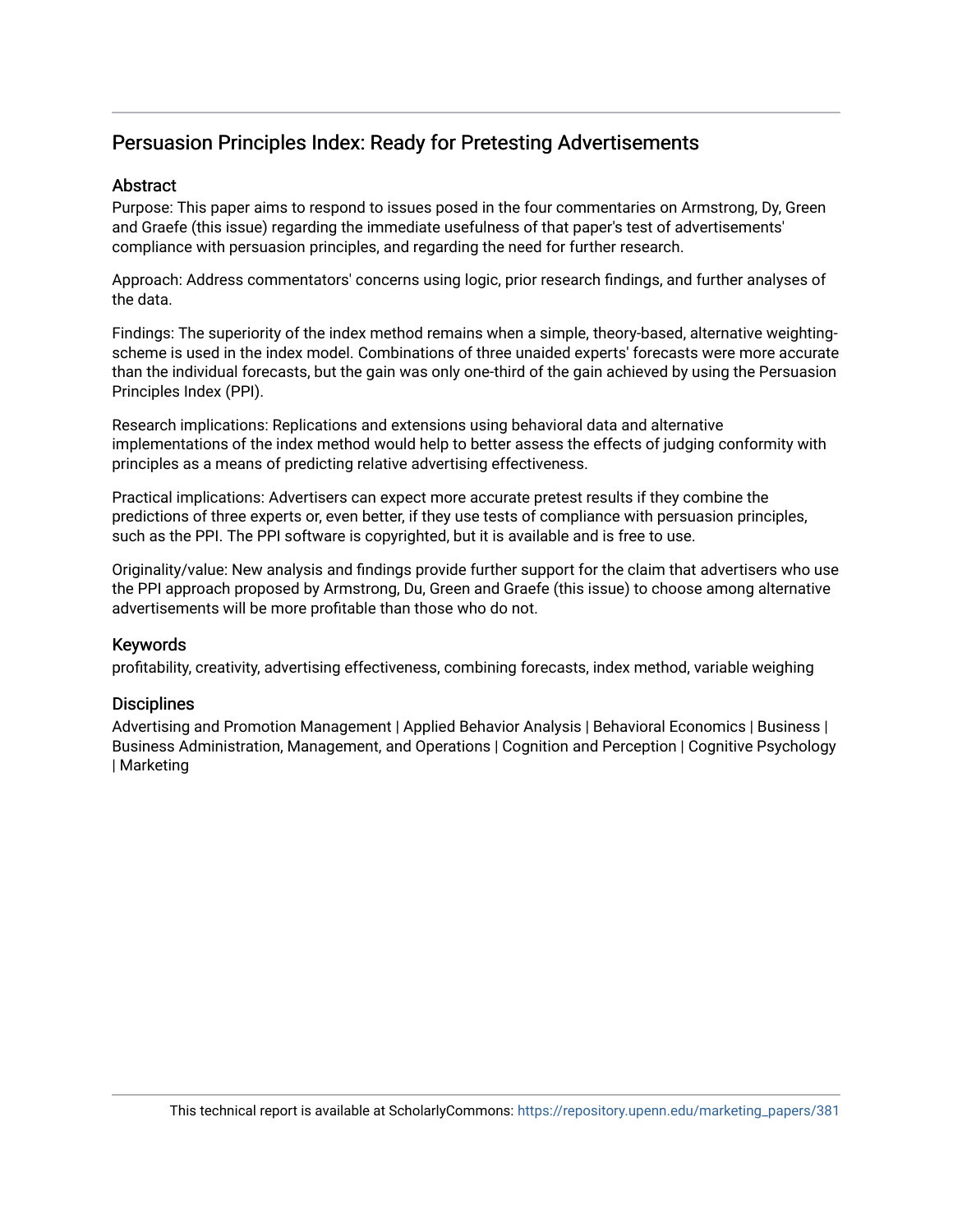## **Persuasion Principles Index: Ready for Pretesting Advertisements**

September 2015

PPI Reply-v72-R.doc

Published as Green, Armstrong Du & Graefe, "Persuasion Principles Index", *European Journal of Marketing*, 50 (2016), 317–326.

## **Kesten C. Green**

University of South Australia Business School and Ehrenberg-Bass Institute, University of South Australia, Adelaide, Australia Phone:  $+61883029097$ ; kesten.green@unisa.edu.au

## **J. Scott Armstrong**

The Wharton School, University of Pennsylvania, Philadelphia, PA, U.S.A. and Ehrenberg-Bass Institute, University of South Australia, Adelaide, Australia Phone:  $+1$  610-622-6480; armstrong@wharton.upenn.edu

#### **Rui Du**

University of Hawaii, Manoa, HI, U.S.A. Phone: +1 215-275-6550; ruidu@hawaii.edu

## **Andreas Graefe**

LMU Munich, Geschwister-Scholl-Platz 1, München, Germany

Phone: +49 89 21809466; a.graefe@lmu.de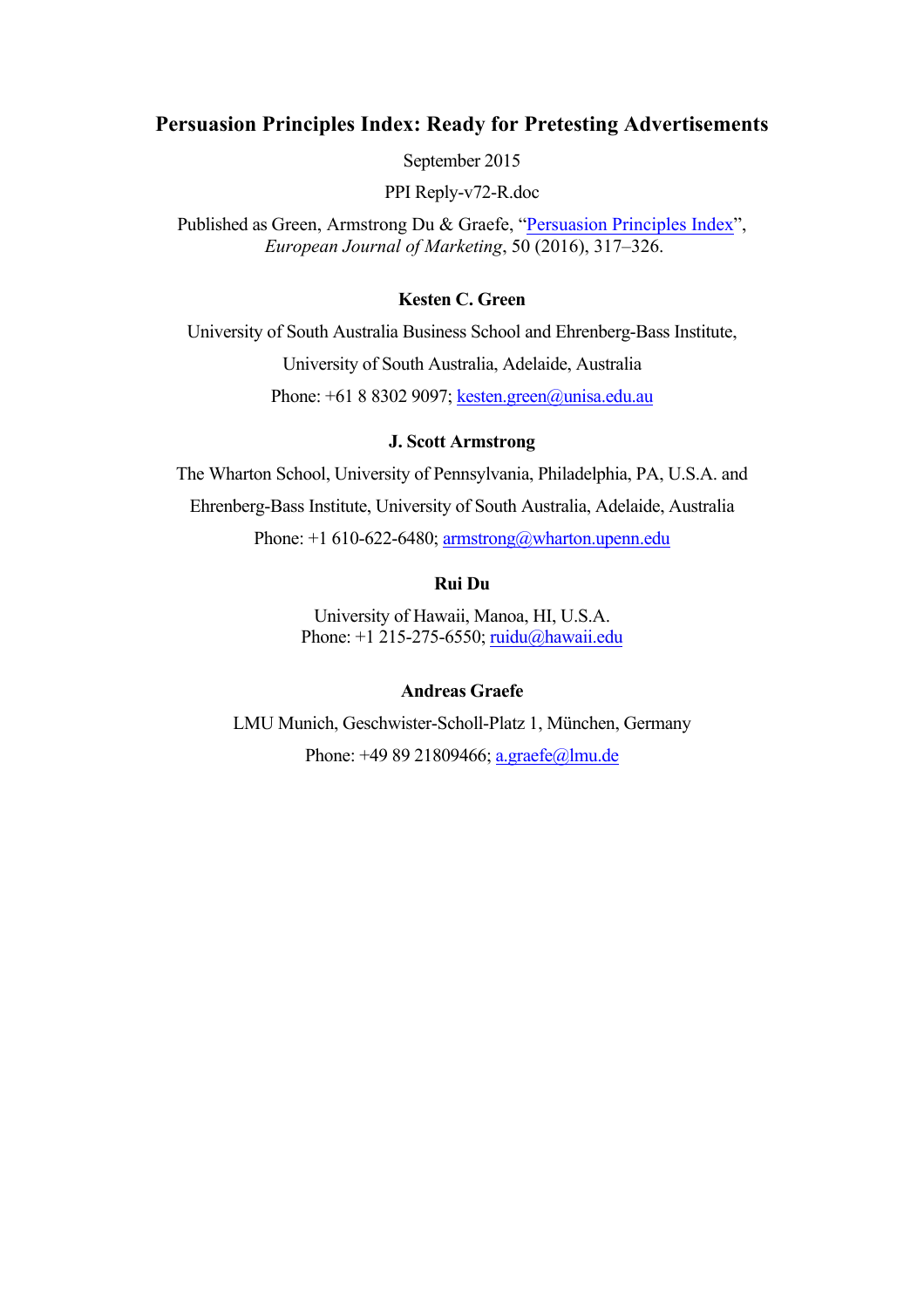#### **Abstract**

**Purpose:** To respond to issues posed in the four commentaries on Armstrong, Du, Green and Graefe (this issue) regarding the immediate usefulness of that paper's test of advertisements' compliance with persuasion principles, and regarding the need for further research.

**Approach:** Address commentators' concerns using logic, prior research findings, and further analyses of the data.

**Findings:** The superiority of the index method remains when a simple, theorybased, alternative weighting-scheme is used in the index model. Combinations of three unaided experts' forecasts were more accurate than the individual forecasts, but the gain was only one-third of the gain achieved by using the Persuasion Principles Index (PPI).

**Research implications:** Replications and extensions using behavioral data and alternative implementations of the index method would help to better assess the effects of judging conformity with principles as a means of predicting relative advertising effectiveness.

**Practical implications:** Advertisers can expect more accurate pretest results if they combine the predictions of three experts or, even better, if they use tests of compliance with persuasion principles, such as the PPI. The PPI software is copyrighted, but is available now and is free to use.

**Originality/value:** New analysis and findings provide further support for the claim that advertisers who use the PPI approach proposed by Armstrong, Du, Green and Graefe (this issue) to choose among alternative advertisements will be more profitable than those who do not.

Keywords: advertising effectiveness, combining forecasts, creativity, index method, profitability, variable weighting.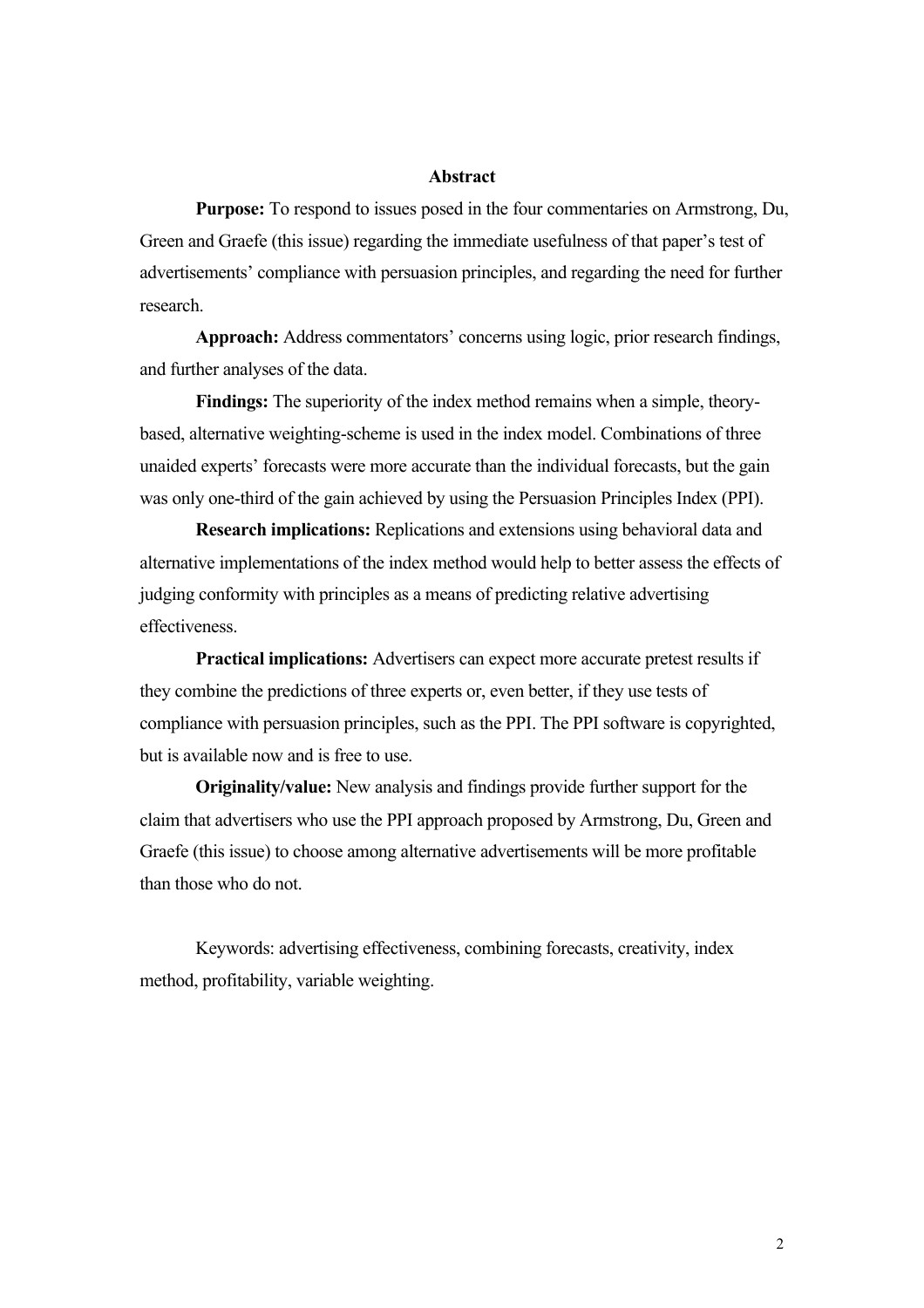We are fortunate to have four leading researchers on communication, advertising, and marketing commenting on our tests of the Persuasion Principles Index (PPI) as a method for predicting the relative effectiveness of advertisements by assessing their compliance with scientific principles. They each raise distinct challenges, as one might expect when leading scholars with diverse perspectives comment on an approach that has not previously been proposed for advertising. We discuss the commentaries in the alphabetical order of the authors.

#### **O'Keefe: Methodology Issues and Alternative Methods**

O'Keefe (this issue) asks: (1) does our paper aim to test the predictive validity of the Armstrong (2010) principles and, if so, are there methodological issues; (2) was sufficient information about the research provided in the paper; and (3) can one use the PPI to create ads? These are important issues, and ones that other readers might also have considered.

*(1) Does our paper aim to test the predictive validity of the principles?* The first sentence in our paper stated, "To test whether a structured application of persuasion principles might help improve advertising decisions," while the opening sentence of the conclusion states, "This study provides a test of the predictive validity of persuasion principles." By the latter statement, we intended to communicate that we had tested the value of the body of relevant principles for selecting the more effective of a matched pair of advertisements.

O'Keefe points out that readers might interpret the statement in our paper's conclusion to mean that we had tested the predictive validity of each of the principles. He correctly assumes that we did not mean that. Consequently, the methodological concerns that he goes on to describe do not apply to our paper. As he states, "If the purpose is to provide proof-of-concept for the idea that a useful procedure is possible, this methodological concern is irrelevant."

O'Keefe's interest in how the predictive validity of individual principles should be tested is nevertheless important. We hope others will conduct such tests and contribute to the cumulative knowledge on persuasion. Developing and refining principles will never end, so researchers will likely discover evidence for additional principles. We also hope that researchers will obtain more evidence on existing principles: as Armstrong (2011) describes, only 22% of the 195 principles are based on "much experimental evidence," while 48% are based on "some experimental evidence," and 21% of principles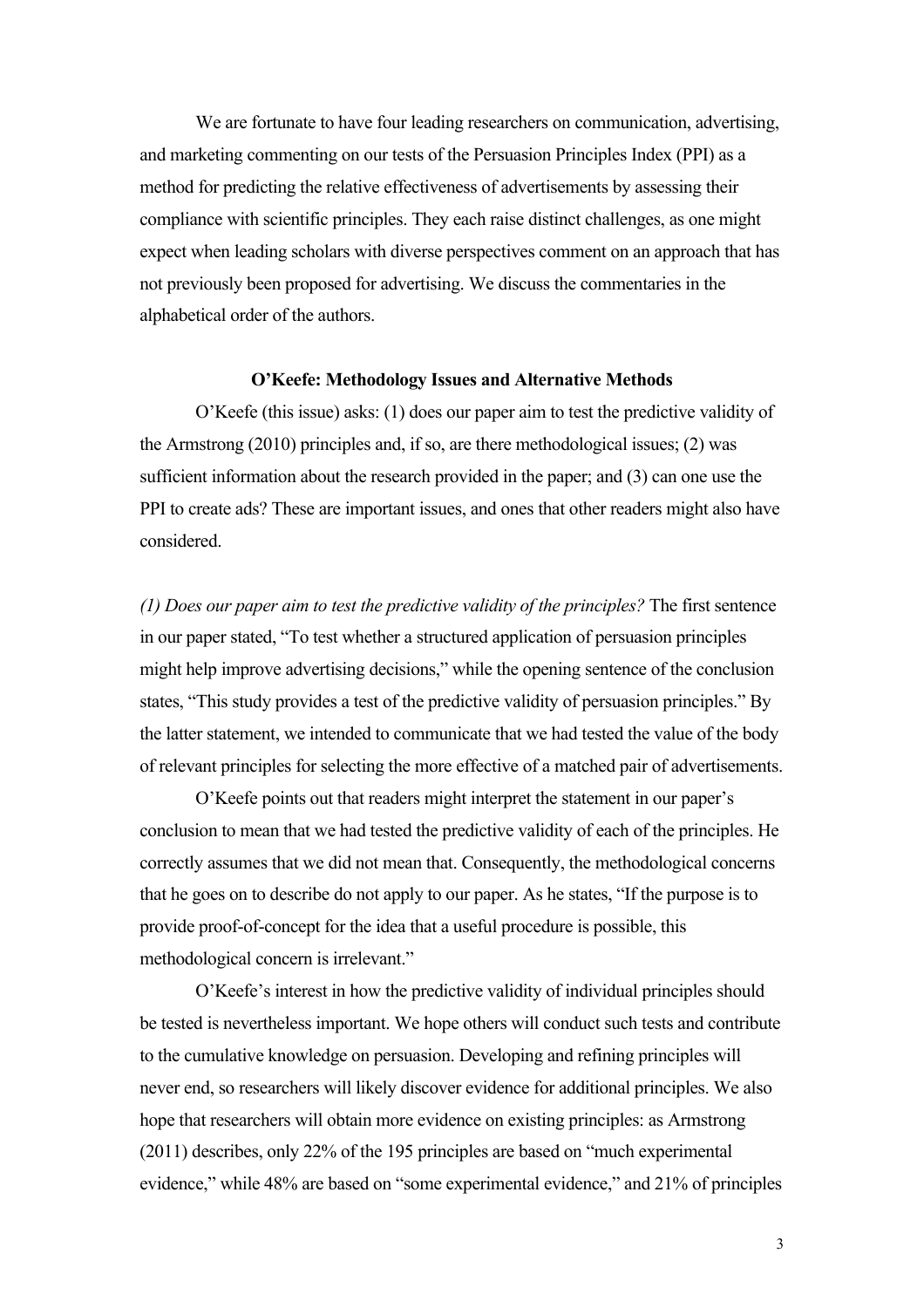are supported by only one experimental study. Table 1 in Armstrong (2011) identifies ten principles in need of experimental research. The three most in need of further research are:

- 1. "Provoke customers only when it attracts attention to a selling point."
- 2. "Focus on benefits and features rather than choices when trying to change behavior"

3. "When the target market has an opposing viewpoint, consider using a story." Thus, research to date on persuasion principles provides "not even the beginning of the end; but it is perhaps, the end of the beginning" (Churchill, 1942).

O'Keefe is arguably the world's leading researcher involved in aggregating evidence about the effects of alternative attempts at persuasion. In Armstrong (2010), there are 23 references to his many meta-analyses. O'Keefe's substantial contribution to the development of persuasion principles is due to his use of experimental studies as the primary source of evidence. We agree with O'Keefe (2015b) that valid principles are those that are based on experiments and replications designed to estimate effect sizes.

#### *(2) Was sufficient information about the research provided in the paper?*

We also agree with O'Keefe on the need for full disclosure to facilitate replication. However, we differ on the manner in which necessary information should be provided. O'Keefe suggests that all the information needed for a researcher to replicate a study should be contained in the article itself. We argue that disclosure should be conditional on the amount of material required for replication. In the case of our paper, the amount of information needed to replicate our research is too much to include in a journal article and would likely distract many readers who might otherwise find our paper useful. To help researchers, we have provided detailed information on the data and the PPI software in the Research Repository at advertisingprinciples.com (AdPrin.com). The Repository addresses all of the questions posed by O'Keefe. Over the three-plus years we have spent working on our paper, we have found that taking the one-hour self-administered training course and examining the PPI software are the best ways to understand the details of the procedure.

#### *(3) Can one use the PPI to create ads?*

O'Keefe raises the important issue of whether the persuasion principles can be used to *create* advertisements. Testing the effectiveness of using the principles to *create*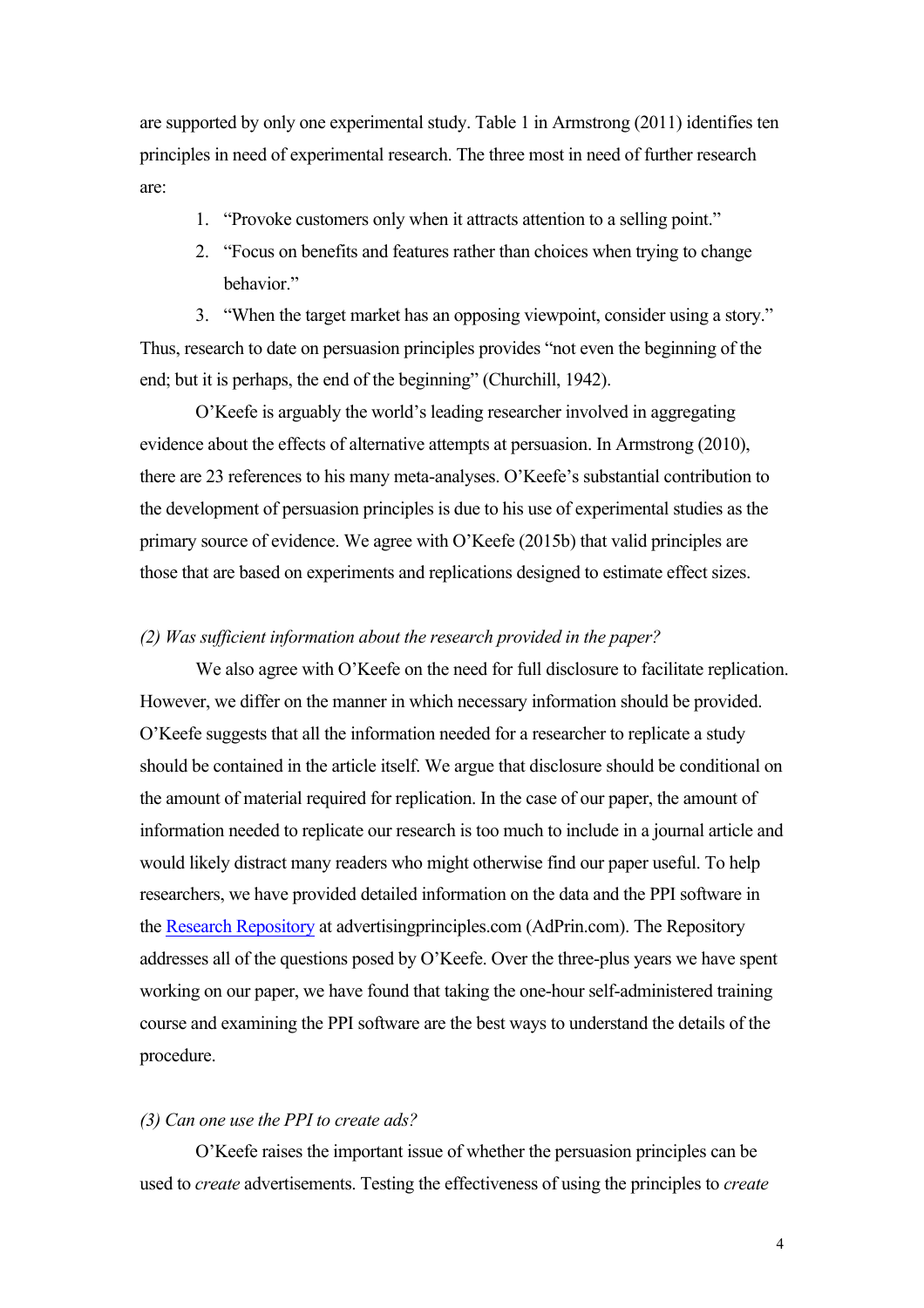advertisements was not an objective of our paper. We agree that this would be a highly useful research project, no matter what the outcome. To test the usefulness of the principles for ad creation, a researcher could give expert advertisers a set of advertising design problems and ask them to create ads. Half of the experts could be randomly allocated to use the persuasion principles checklist on AdPrin.com, and the other half left free to follow their usual approach as the control group. Running the ads would provide evidence, in the form of predetermined measurable and useful criteria for success, on their relative effectiveness.

#### **Sharp and Hartnett: Validity Threats and the Effects of Combining**

Sharp and Hartnett (this issue)—hereafter S&H—suggest that our comparative tests might favor the PPI because we:

- 1. Used the *Which Ad Pulled Best* (*WAPB*) data;
- 2. Confined our tests to high-involvement, utilitarian products;
- 3. Used recall rather than sales as the objective criterion;
- 4. Tested accuracy against an unrepresentative benchmark;
- 5. Employed research subjects unrepresentative of the experts who would be retained in practice;
- 6. Failed to compare the accuracy of the PPI forecasts with the accuracy of combined forecasts from all of the other methods.

We address their concerns as follows.

## *(1) The effect of using WAPB data*

S&H are correct that Armstrong's (2010) book, which introduced the persuasion principles that are the basis of the PPI, did use *WAPB* data. The principles were, however, developed without reference to the *WAPB* data or to studies that utilized that data. The *WAPB* data were used only to test the concurrent validity of the principles in the book. The principles were not changed in any substantive way in response to the concurrent validity test results. The process is described in Appendix B of Armstrong (2010) with further analyses in Armstrong and Patnaik (2011).

S&H point out that the evidence from Armstrong's (2010) concurrent validity testing using the *WAPB* data influenced the weighting of the principles in the PPI model. We did not expect that to be a threat to the validity of our tests, given that the weighting of variables in linear models tends not to have a substantial effect on forecast accuracy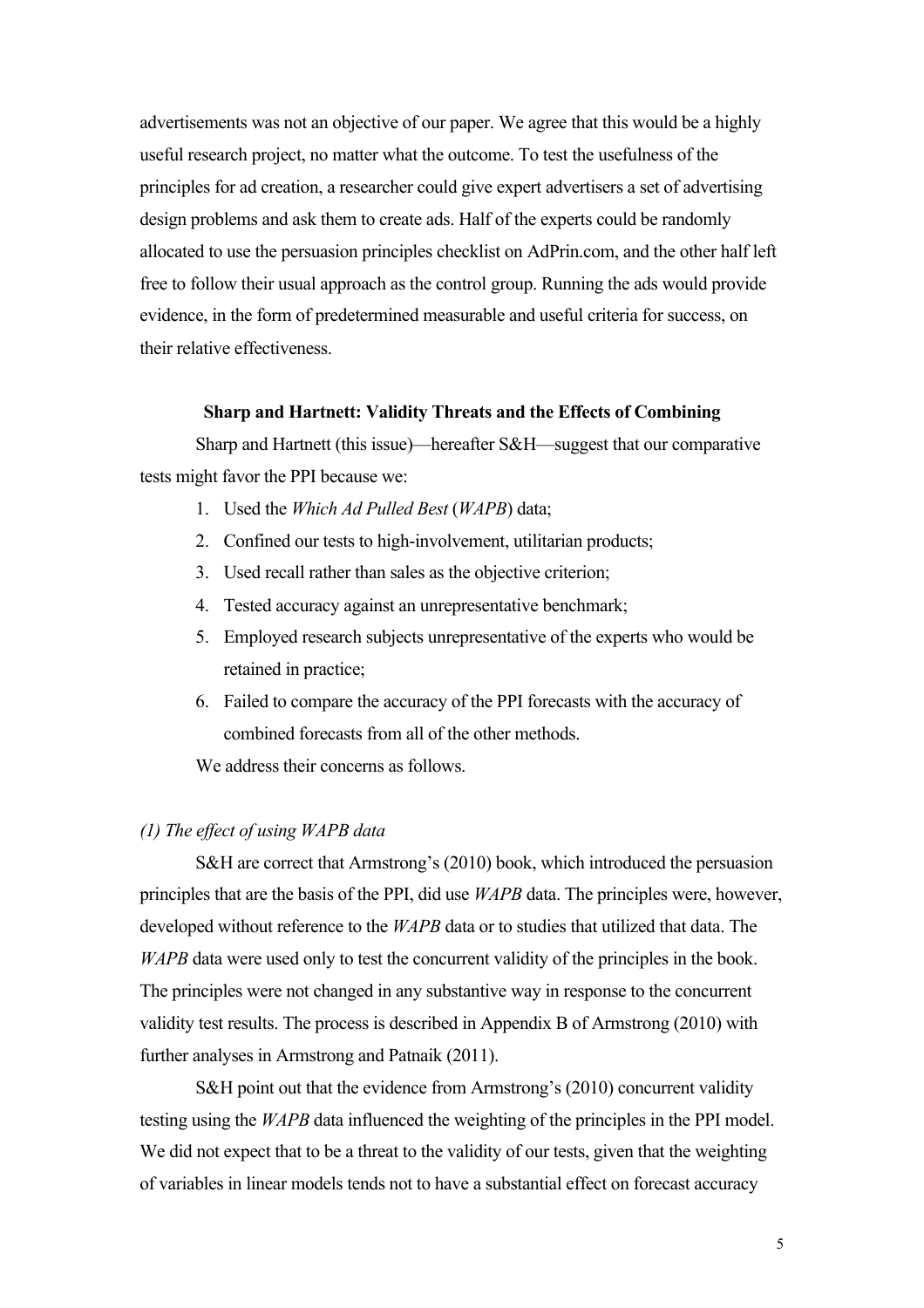(Graefe, 2015). Nevertheless, to address S&H's concerns, we designed a variation of the PPI that did *not* use evidence from *WAPB* in assigning weights to the variables.

We postulated that unequal weighting would be appropriate, as some of the principles would likely have stronger effects on persuasion than others. For example, there are only two persuasion principles under the heading of "1.1 Benefits," but 15 under the heading of "1.4 Price." Equal weighting of individual principles would imply that price is 7.5 times more important than benefits, which seems unlikely. Rather than assessing how much each principle should be weighted one at a time in ignorance of *WAPB* evidence, we employed the simplest weighting scheme that seemed logical in order to construct a theory-weighted PPI.

Specifically, we reasoned that the 85 headings (from "1.1 Benefits" to "10.4 Pace") are broadly equivalent in importance. That assumption implies that the weight assigned to an individual principle should be inversely proportional to the number of principles listed under the heading that are rated for the ad. For example, if both "5.10 Innuendos" principles were rated, they would each be weighted 0.5, whereas if all six "5.11 Customer Involvement" principles were rated, they would each be weighted 0.167. We refer to this alternative index model as the PPIx, with the "x" signifying that the *WAPB* evidence is excluded from the model. The construction of the PPIx is otherwise the same as that of the PPI.

The PPIx provided a forecast error reduction of 32% compared to forecasts from the copy-testing treatment. That error reduction is somewhat less than that from our original PPI, which was 37%, but it is still substantially greater than that from the alternative methods.

### *(2) The effect of testing only high-involvement utilitarian products*

The experimental studies summarized in the Armstrong (2010) persuasion principles were conducted using persuasion problems in different disciplines and cultures. The principles are conditional and cover all conditions known to date. Consequently, we consider it reasonable to assume that the principles apply whenever persuasion is attempted.

We expected the principles to be more effective under certain conditions, specifically ads for high-involvement utilitarian products (e.g., automobiles) versus ads for low-involvement products (e.g., chewing gum). If our test had failed to find that PPI scores were substantially better than unaided judgment at picking the more effective ad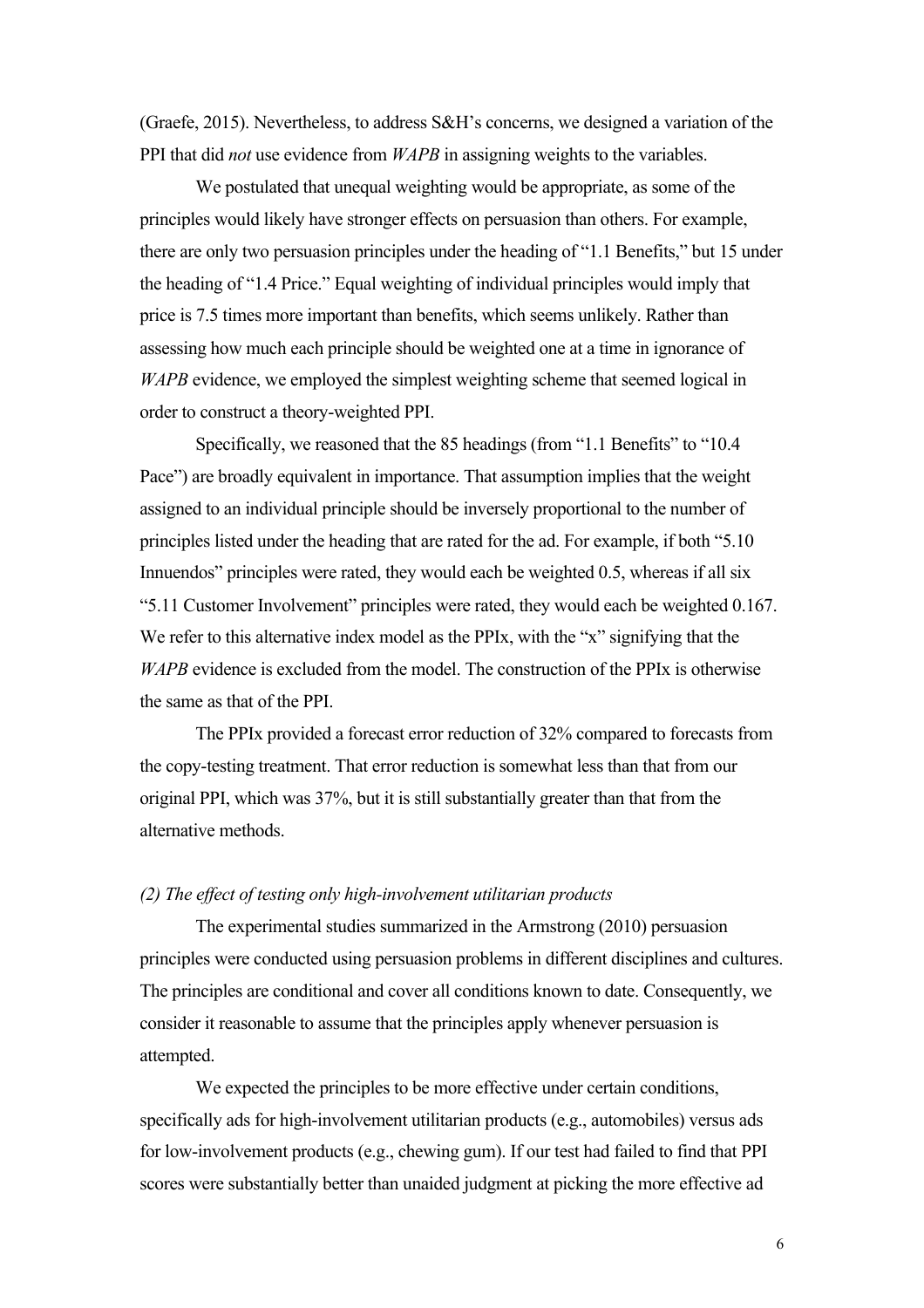for high-involvement products, there would be little reason to test the PPI under other conditions. Following the same logic, we advise advertisers to initially apply the PPI where it will be most profitable—and where it has been tested.

The profitability of the PPI depends not only on the conditions, but also on the total advertising budget. Given the large sums spent on television advertising, even a small increase in an advertisement's persuasive effect might be profitable. Consider U.S. Super Bowl National Football League championship advertisements where, despite starting a year early, the creators violate many persuasion principles. (Readers can test that assertion by rating two or three Super Bowl commercials against the checklist.) There are exceptions, of course: Apple's "1984" commercial shows excellent compliance with principles.

#### *(3) The effect of using recall as the objective criterion*

Recall is widely regarded as important for the success of advertising, so it has face validity as an objective criterion. In our paper, we had found only one study with empirical evidence, and it showed a moderately strong relationship between recall and behavior.

In his commentary, Wright (this issue) argues that recall may in practice be superior to sales as an objective criterion given that sales data are confounded by influences other than advertising. Additional research using different objective criteria and better data would, nevertheless, be valuable.

#### *(4) Representativeness of alternative methods tested*

We consider the methods we tested to be broadly representative of the ways advertisers choose the most effective ads. Moreover, some of our reviewers are leading experts on copy testing, and one of the authors, Kesten Green, was the head of a market research firm. Of course, there are many alternative methods that might be used, and we did not attempt to identify and test them all. We hope that other researchers will conduct comparative tests of such methods. To aid their efforts, we fully disclose all methods and data in the AdPrin.com repository.

## *(5) Representativeness of research subjects*

We were unable to obtain judgmental predictions from leading advertising experts. However, as we described in our paper (Armstrong et al., this issue), extensive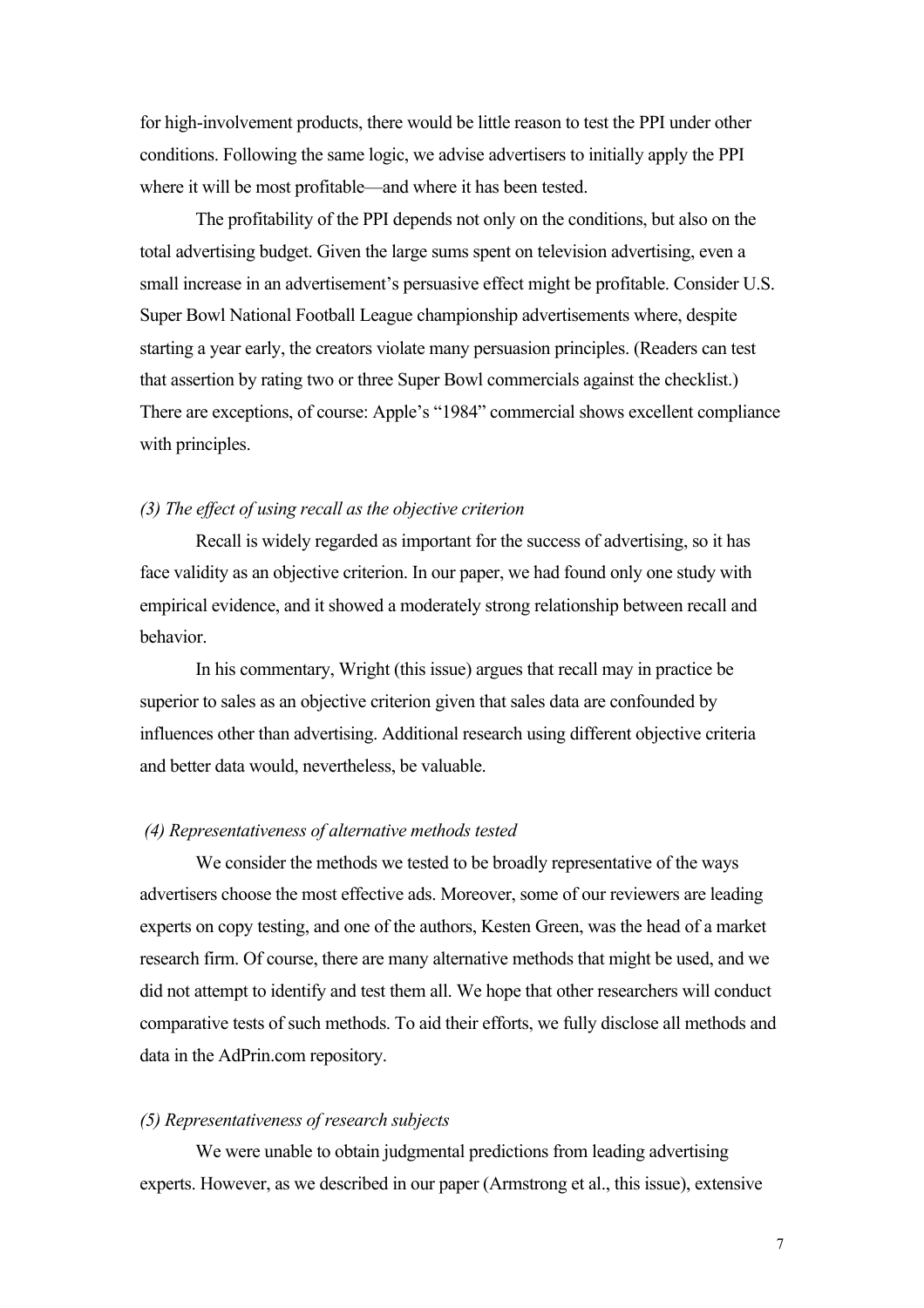prior research in a variety of fields found that expertise in a domain has little effect on the accuracy of forecasts in complex situations. Moreover, Armstrong's (1980) review concluded that experts tend to be more over-confident than non-experts, resulting in greater resistance to adopting new findings. Given the number of studies to date on the topic, further research is unlikely to change those conclusions.

#### *(6) Effect of combining on comparisons of methods*

The PPI and PPIx methods for pretesting ads involve combining individual ratings by way of consensus. Combining is a well-established forecasting procedure. In our paper, we compared the accuracy of the PPI forecasts against the accuracy of individual judgmental forecasts, under the assumption that advertising experts are typically engaged individually.

Nevertheless, in response to S&H's suggestion that the relative success of the PPI might be due to combining—rather than the use of persuasion principles—we reanalyzed the data to compare combined unaided expert judgment forecasts with PPI forecasts. Larger advertisers might feasibly obtain the judgments of three unbiased experts, so we calculated all combinations of the forecasts of relative effectiveness of three unaided experts. In doing so, we distinguished between the self-reported experts recruited via Mechanical Turk, and the U.S. and China experts recruited by personal approaches.

The error reduction attributable to combining expert judgments averaged 17%, which is consistent with findings from prior research in different fields (Armstrong, Green and Graefe, 2015). Combining also reduced the errors of judgmental forecasts by 6% to 11% relative to forecasts from copy testing (see Table). Thus, one its own, combining three experts' forecasts offers a quick, simple and inexpensive way to obtain more accurate pre-test results. Contrary to S&H's conjecture, however, the error reductions from combining the unaided judgment forecasts of the U.S. and China experts' forecasts—the strongest of the alternative methods—provided only about one-third of the error reduction of the PPIx and less than a third of the error reduction of the PPI. Moreover, unlike the PPI, combining three experts' predictions does not provide advice on how to improve an advertisement.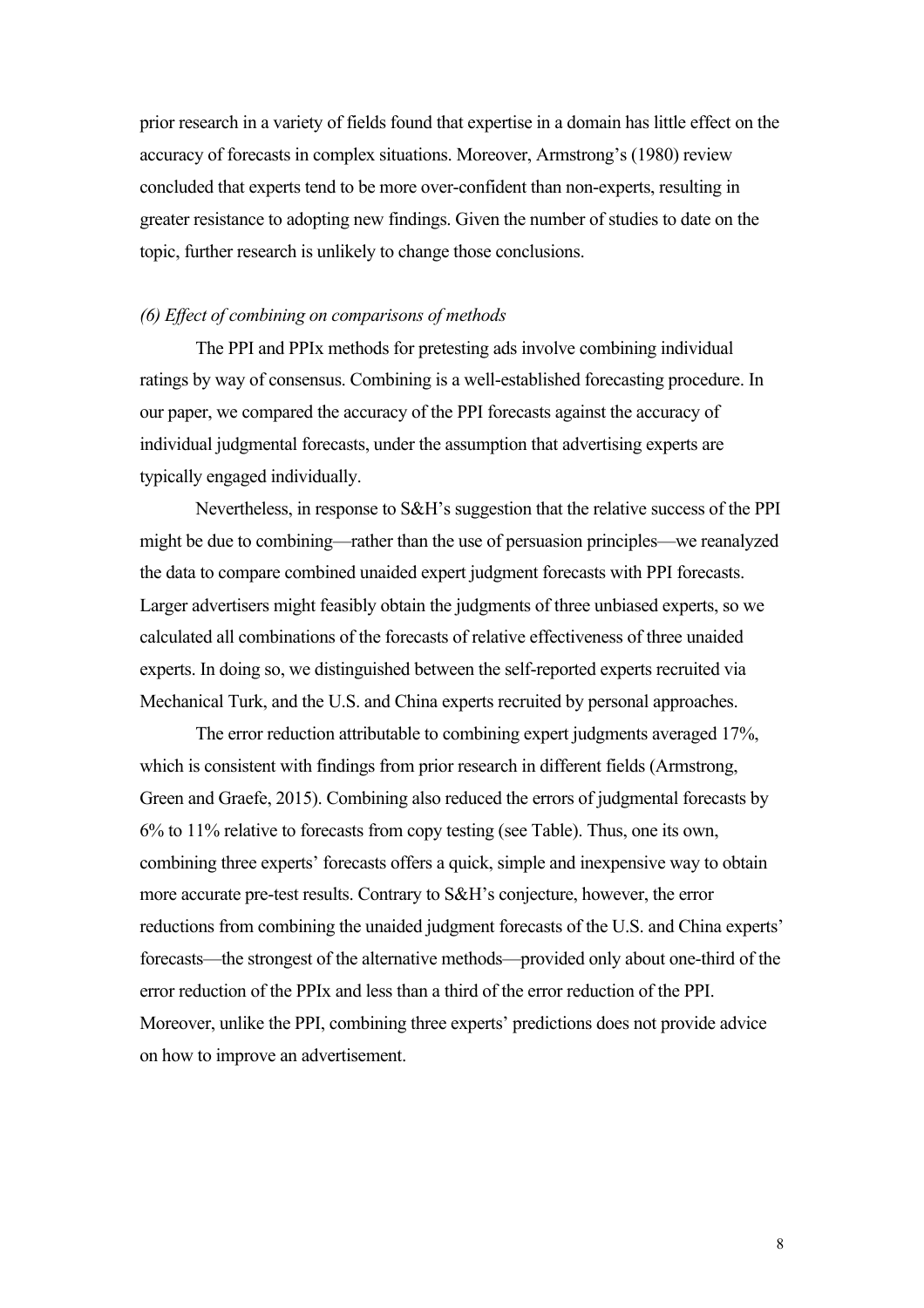|                                            | Forecast accuracy (%) |            |      |                                                    |
|--------------------------------------------|-----------------------|------------|------|----------------------------------------------------|
| Method                                     | N*                    | Individual |      | Combined <sup>†</sup> Error reduction <sup>‡</sup> |
| Copy testing                               | 288                   | n.a.       | 59.4 |                                                    |
| Unaided judgment - novice                  | 10,809                | 54.1       | 61.7 | 6                                                  |
| Unaided judgment - Mechanical Turk experts | 2.444                 | 54.9       | 63.1 | 9                                                  |
| Unaided judgment - U.S. and China experts  | 320                   | 59.7       | 63.7 | 11                                                 |
| Theory-weighted PPI (PPIx)                 | 480                   | 61.7       | 72.4 | 32                                                 |
| Persuasion Principles Index (PPI)          | 480                   | 61.0       | 74.5 | 37                                                 |

## **Table: Accuracy of individual and combined forecasts**

**\*** Number of individual forecasts of which of a pair of advertisements will be more effective.

**†** Forecast accuracy of combined *Copy testing* is the accuracy of the mode of the higher average intention-topurchase response from the three procedures we used for each pair of advertisements. Forecast accuracy of combined *Unaided judgment – U.S. and China experts* is the average accuracy of all combinations of 3 experts' forecasts. Forecast accuracy of combined *Theory-weighted PPI (PPIx)* and *Persuasion Principles Index (PPI)* forecasts are the accuracy of the consensus of 3-or-more of 5 raters.

‡ Combined versus Copy testing.

#### **Woodside: Checklists, Design Budget, PPI Difficulty, and Research Design**

Woodside (this issue) provides additional support for checklists. A growing body of research has found that experts need *evidence-based* checklists to consistently make good decisions in complex situations. Checklists that are *not* evidence-based are common in management. For example, we are not aware of experimental evidence on relative profitability supporting Peters and Waterman's "eight attributes of management excellence" or Porter's "five forces" checklists. Such checklists are likely to harm decision-making by directing managers to do the wrong thing more efficiently.

Advertisers spend enormous amounts on media to spread their message. Why, Woodside asks, don't they invest substantially more on creating effective and profitable advertisements? Woodside cites Gross (1972), who showed that substantial gains could be achieved by creating alternative ads. That paper gained much attention among researchers, but got little coverage in textbooks and according to Irv Gross, little attention from practitioners. Gross's paper should receive greater attention now that practitioners can use the PPI to more accurately assess the most effective of a number of alternative ads.

Woodside argues that evaluating a pair of ads against the 195 persuasion principles included in the PPI "is hard work even with lots of practice." We understand that the task might look overwhelming to those who have not undertaken it. Hence, we designed the one-hour self-training module. After completing the training, our raters have found the task to be simple and quick.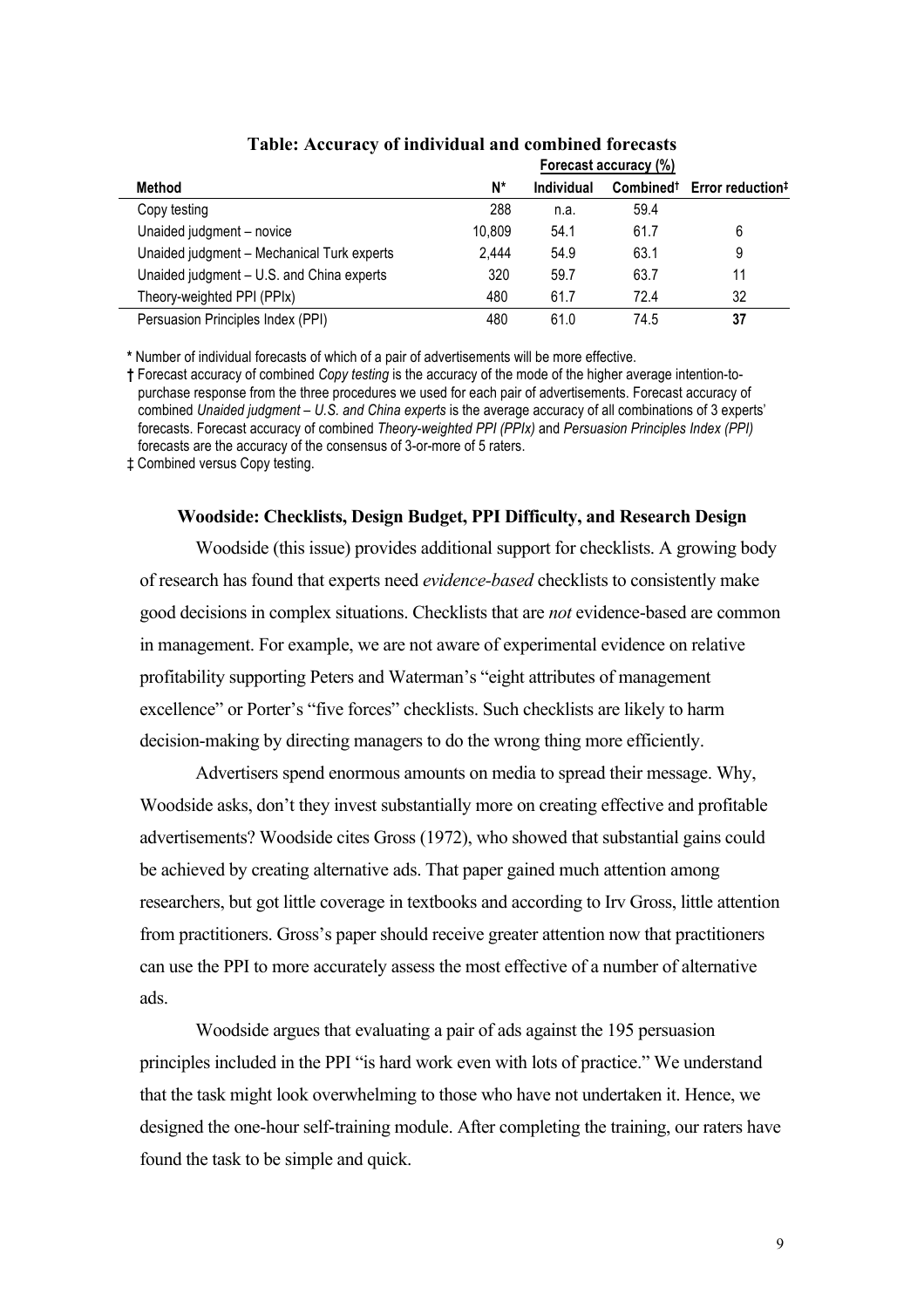Woodside wonders whether the PPI can be used to forecast *how* effective particular advertisements would be. We tested only whether the PPI could be used to predict the *more effective* ad, all else being equal, so we do not know the answer to that question. Nevertheless, the index method is well suited for developing quantitative forecasting models when sufficient data are available on the criterion variable. Model estimation would require a large number of ads with similar conditions—such as high involvement utilitarian products targeted to similar target markets. Regressing the index scores for the ads against the values of the criterion variable would provide the model coefficient (effect size) for those conditions. Such analyses might allow advertising research firms to develop and demonstrate expertise with some types of products, to the benefit of the firm and its clients.

#### **Wright: Nature of the Tests and Recall, Persuasion, and Effectiveness**

In his commentary, Wright (this issue) endorses our working definition of persuasion as "all influences…that lead people to action" and points out that we only examine the relative persuasiveness of print ads in isolation of other persuasive influences, such as media planning and competitor actions. We agree that further research testing the usefulness of the PPI when other aspects of persuasion are varied would provide important knowledge for advertisers.

Wright provides a useful discussion on why recall data provide a better measure of the persuasive effect of advertising than sales data. In practice, many influences other than ad exposure confound sales data to the extent that weak, but important effects of advertising cannot be detected. On the other hand, Wright argues, and we agree, that remembering an ad is important for persuasion. An unremembered ad is less likely to have an effect on sales

Wright's discussion of memory theory might serve as a guide to test the effects of, and to propose new principles specifically used to improve a customer's memory about, a product. He references some existing principles on repetition (6.13), campaign contrast (8.3.1), and celebrity endorsements (6.6). Eleven other principles described in Armstrong (2010) relevant to memory are:

*Attention:* consistency across campaigns (8.2.1) and across time (8.2.2); slogans (8.4.1); brand identifiers (8.5.1 and 8.5.2); and color (8.7.1),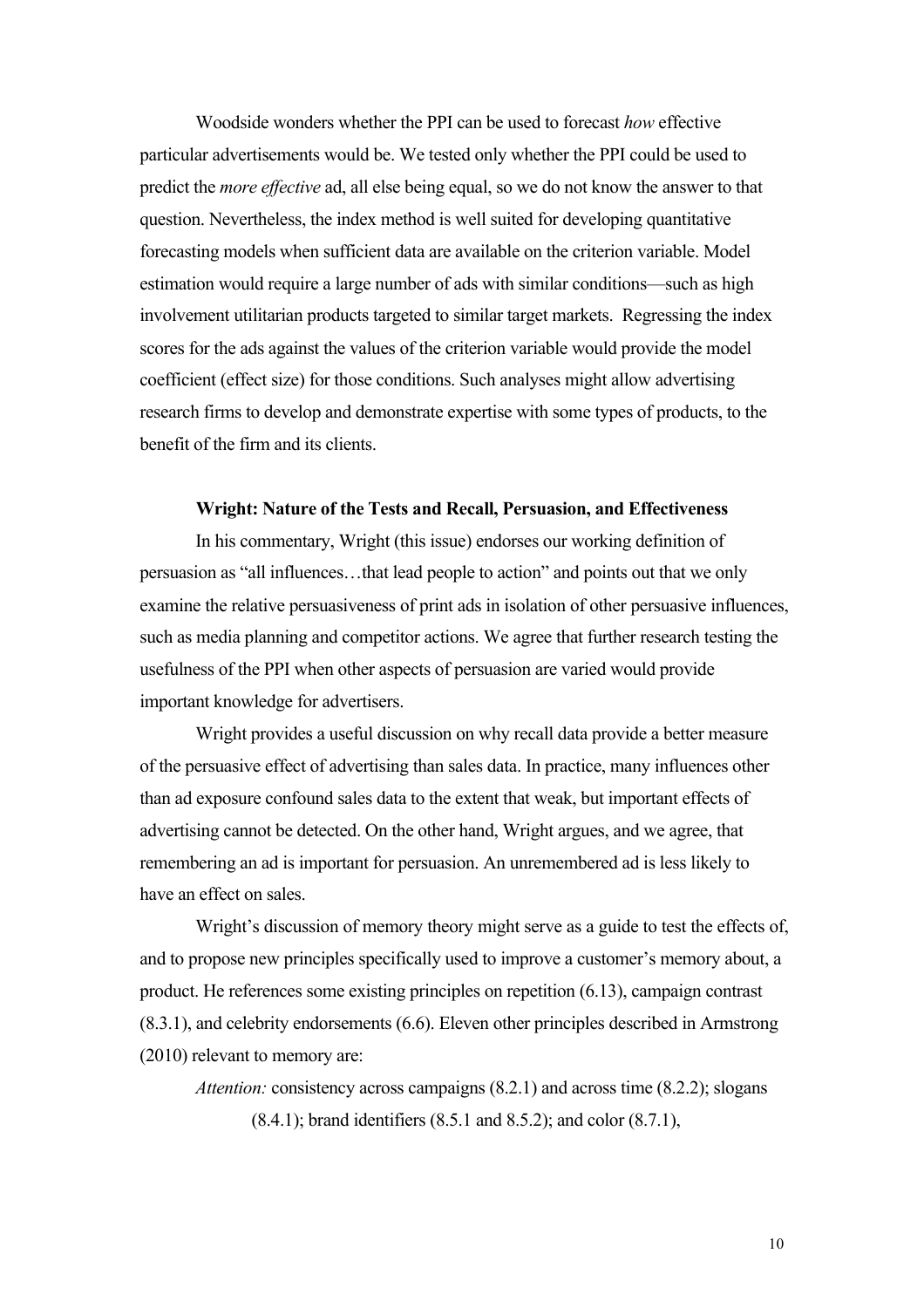*Activation*: customer provides reason (5.11.1); customer asked to imagine satisfaction with product (5.11.2); and customer asked to make a prediction (5.11.4), and

*Retrieval*: customer asked to remember brand name or key arguments (5.11.5); and consider omitting or deleting key information (5.11.6).

Surely there are principles relevant to memory still to be identified or articulated. Moreover, further research on principles suggested by various advertising theories might also lead to the development of new evidence-based principles.

#### **Discussion**

The Persuasion Principles Index (PPI) can aid advertisers' creativity in two ways. First, each of the persuasion principles calls for creativity in their application. Second, given that the PPI can provide accurate predictions of relative effectiveness, advertisers benefit when they create more alternative ads to pretest.

In the past, practitioners could have been excused for missing useful knowledge about persuasion. It was spread across journals in different fields, tucked away in libraries, and written in arcane language. Now, novices can be trained in approximately an hour to use the body of knowledge about advertising persuasion, and they can then rate ads in less than half an hour using the PPI. The PPI checklists are freely available to practitioners at AdPrin.com. There are no patent restrictions, but we ask that users acknowledge the copyright. In references, we suggest referring to the date of the version that you use—the date on the first page of the software.

While our tests of the index method used print ads, TV commercials typically involve much larger expenditure for developing and running and so will often provide a more profitable application. Consider again the Super Bowl; advertisers invest enormous amounts for a chance to persuade the audience each year. Advertisers that employ the PPI to develop and choose the ad to run—especially those advertising high-involvement utilitarian products such as automobiles—could expect substantial benefits from doing so. The advertiser can easily calculate the PPI, and the cost to do so would be only a small fraction of one-percent of the budget.

The PPI can and should be added to the toolkit of advertising pretesting methods. In addition to having face and concurrent validity, our most recent study shows that the PPI scores higher on predictive validity than any of the other pretest methods examined. The procedure can be implemented using inexpensive services, such as Mechanical Turk,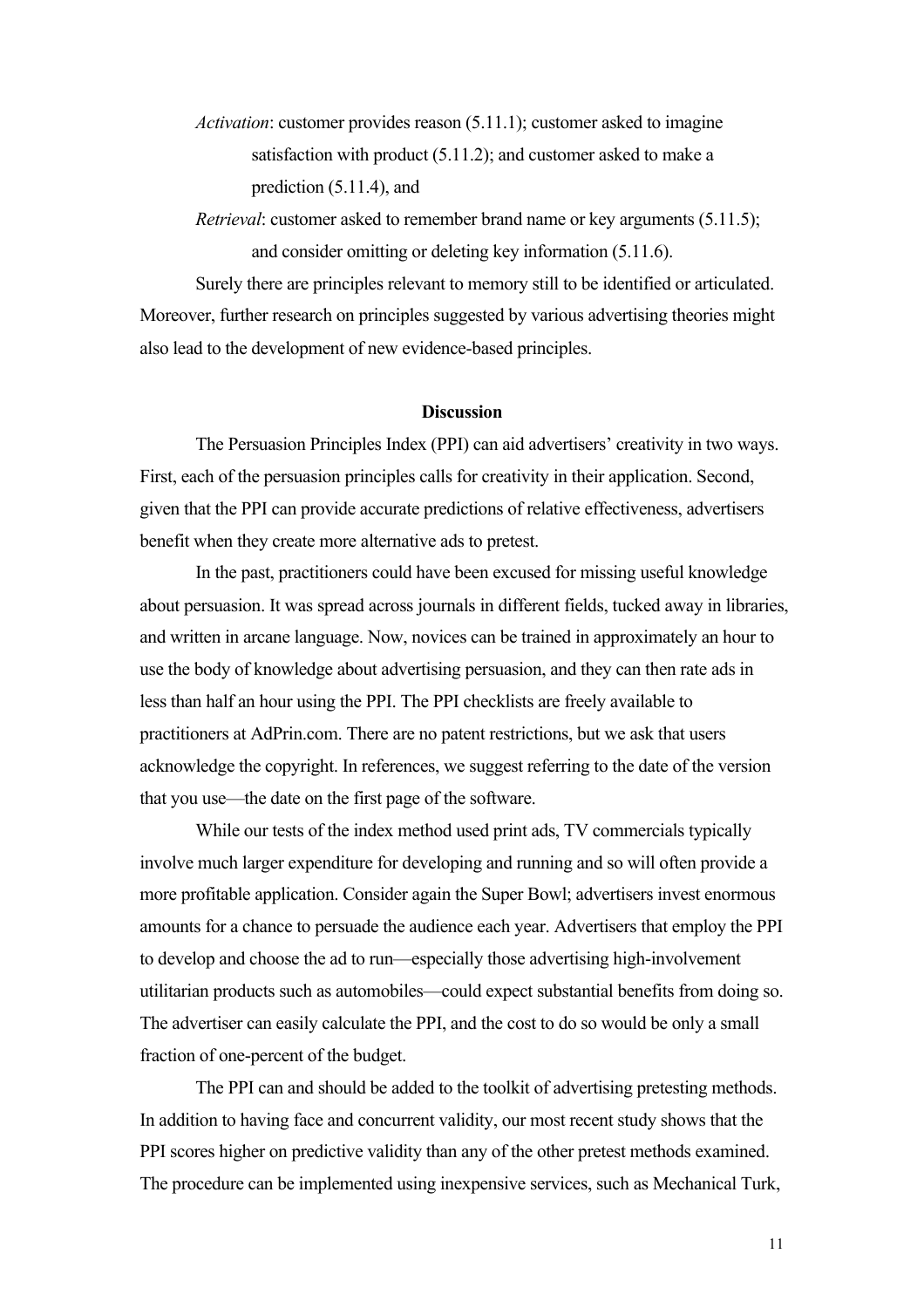and can be used with a rough mock-up of the ad, leading to operational ways to improve each ad tested.

Clients can use the PPI to evaluate advertisements proposed by agencies. More importantly, they can inform their agency that they will do so.

While our tests only examined advertisements for high-involvement products, the research behind the PPI applies to all persuasive messages and thus, to all ads. Nevertheless, the effect size—the extent of gain in persuasion arising from conformity to the persuasion principles in the PPI—will likely be smaller for many ads as outlined by Wright (this issue). For example, the effect size for ads of well-known, low-involvement products that contain no information would likely be much smaller.

The commentators indicated a desire for more knowledge on how best to predict and improve the effectiveness of advertising under diverse conditions. We agree. For example, we would like to see ongoing improvement in the persuasion principles and experiments on alternative implementations of the index method, comparative tests of alternative pretest methods, and comparative tests of alternative ways to communicate knowledge on advertising persuasion.

To encourage adoption of scientific findings on persuasion, we have added a free, self-directed course on Persuasive Advertising to AdPrin.com. The course includes a selfcertification procedure along with a battery of tests. Universities and companies are welcome to use these materials to teach courses on persuasion principles.

#### **Conclusions**

Our main paper (Armstrong, Du, Green and Graefe, this issue) takes one of a series of steps that need to be taken to assess the validity of the persuasion principles. Specifically, we tested a prototype index model for assessing the extent to which an ad is consistent with the persuasion principles. Our findings suggest that ads that follow the principles *are* more effective.

While one might speculate that additional research would find different accuracy gains, or that better ways could be found to test for compliance with persuasion principles, these speculations should be regarded as hypotheses for further research, not as reasons to ignore immediate gains to be had by using the PPI.

Our analysis in this paper found that the evidence-weighted PPI index model procedure provided predictions that were more accurate than those from the theoryweighted PPIx index model specification.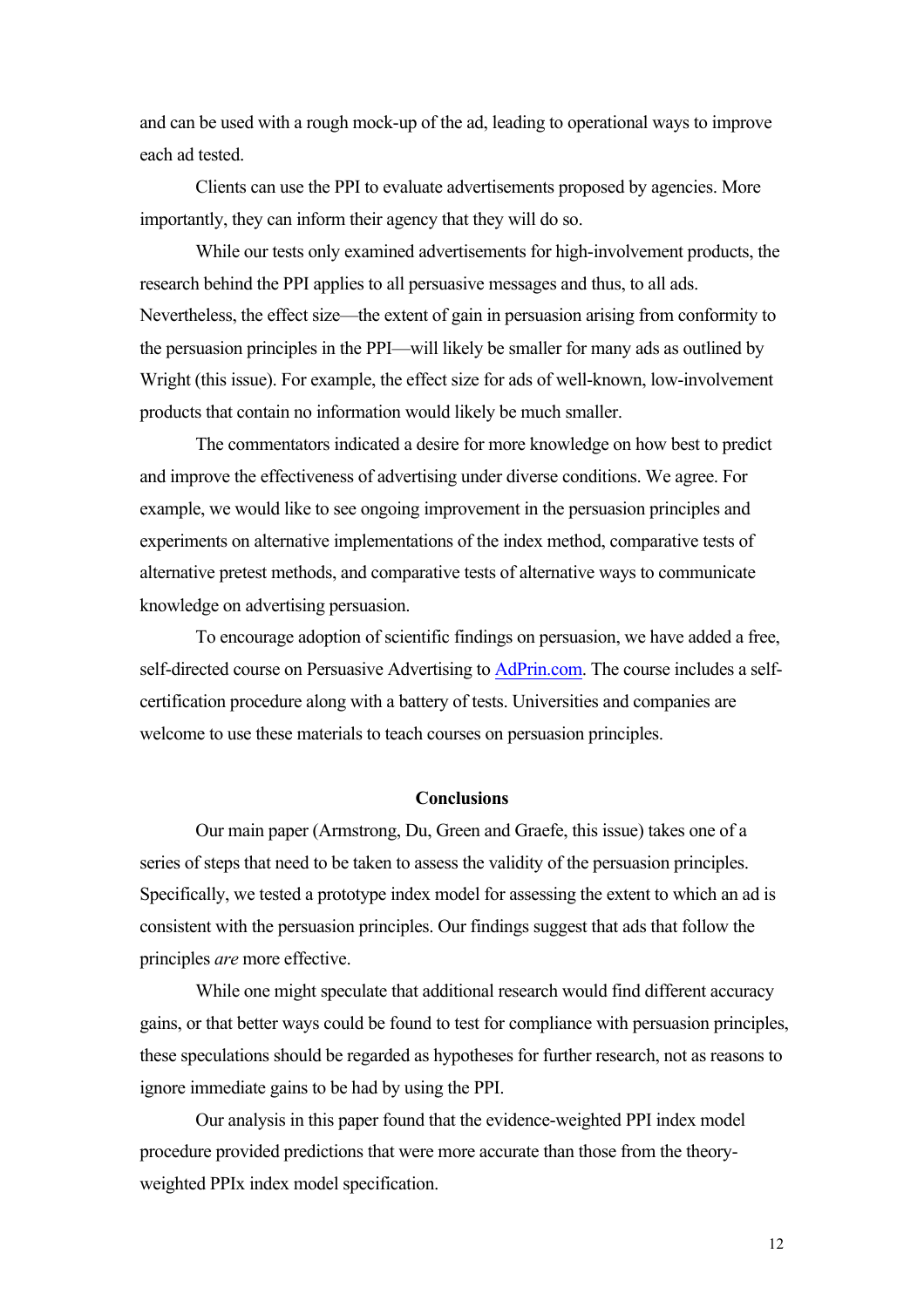Combining experts' unaided judgmental forecasts can stand on its own as a way to improve pretest accuracy. In particular, combinations of forecasts by three judges with modest expertise in advertising were about 10% more accurate than forecasts from the typical individual expert. The accuracy gain is one-third as large as the gain from using the PPI.

We hope that efforts to improve the cumulative body of knowledge on advertising will continue. The quest for knowledge on advertising must include efforts to test and refine existing principles, to develop and test new principles, and to develop and test procedures for using the Persuasion Principles Index model as a method for pretesting and improving advertisements.

#### **Acknowledgements**

Kay A. Armstrong, Don Esslemont, and Philip Stern reviewed the paper. Hester Green, Jennifer Kwok, and Lynn Selhat edited the paper. We thank the commentators for checking that we represented their commentaries correctly.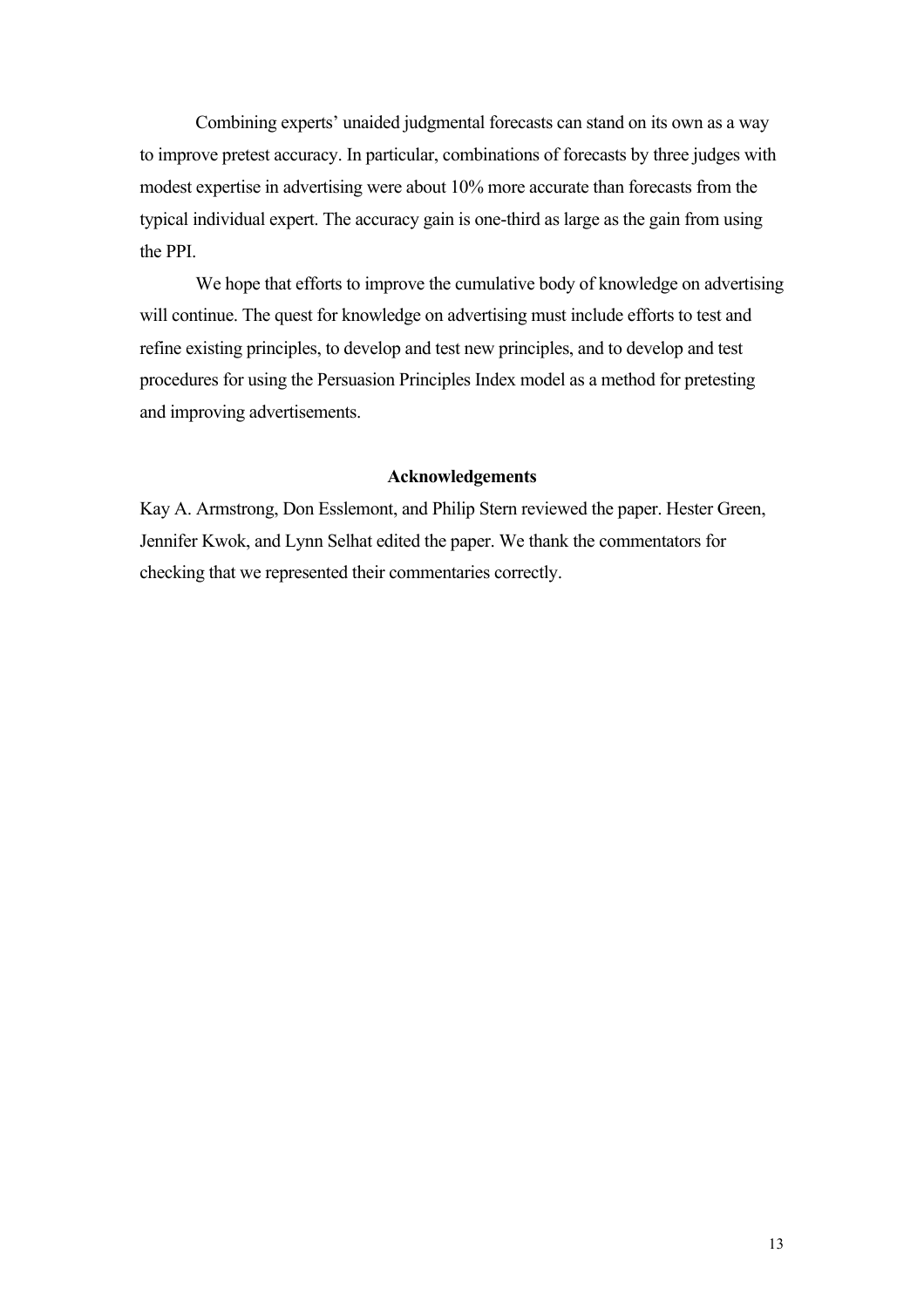## **References**

- Armstrong, J.S. (1980), "The seer-sucker theory: The value of experts in forecasting", *Technology Review*, Vol. 82 No. 7, pp. 16-24.
- Armstrong, J.S. (1991), "Prediction of consumer behavior by experts and novices", *Journal of Consumer Research,* Vol. 18 No. 2, pp. 251-256.
- Armstrong, J.S. (2010), *Persuasive Advertising: Evidence-based Principles*, Palgrave MacMillan, Hampshire, UK.
- Armstrong, J.S. (2011), "Evidence-based advertising: An application to persuasion", *International Journal of Advertising*, Vol. 30 No. 5, pp. 743-767.
- Armstrong, J.S. (2012), "Illusions in regression analysis", *International Journal of Forecasting*, Vol. 28 No. 3, pp. 689-694.
- Armstrong, J.S., Du, R., Green, K.C. and Graefe, A. (2015), "Predictive validity of evidence-based persuasion principles", *European Journal of Marketing*, Vol. XX No. XX, pp. XXX-XXX.
- Armstrong, J.S., Green, K.C. and Graefe, A. (2015), "Golden rule of forecasting: Be conservative", *Journal of Business Research,* Vol. 68 No. 8, pp. 1717-1731.
- Armstrong, J.S. and Patnaik, S. (2009), "Using quasi-experimental data to develop empirical generalizations for persuasive advertising", *Journal of Advertising Research*, Vol. 49 No. 2, pp. 170-175.
- Churchill, W. (1942), "The end of the beginning", The Lord Mayor's Luncheon, Mansion House, 10 November, available at: http://www.churchill-societylondon.org.uk/EndoBegn.html (accessed 8 July 2015).
- Graefe, A. (2015), "Improving forecasts using equally weighted predictors", *Journal of Business Research,* Vol. 68 No. 8, pp. 1792-1799.
- Gross, I. (1972), "Creative aspects of advertising", *Sloan Management Review*, Vol. 14 No.1, pp. 83-109.
- O'Keefe, D.J. (2015), "Evidence-based advertising using persuasion principles: Predictive validity and proof of concept", *European Journal of Marketing*, Vol. XX No. XX, pp. XXX-XXX.
- O'Keefe, D.J. (2015b), "Message generalizations that support evidence-based persuasive message design: specifying the evidentiary requirements", *Health Communication*, Vol. 30 No. 2, pp. 106-113.